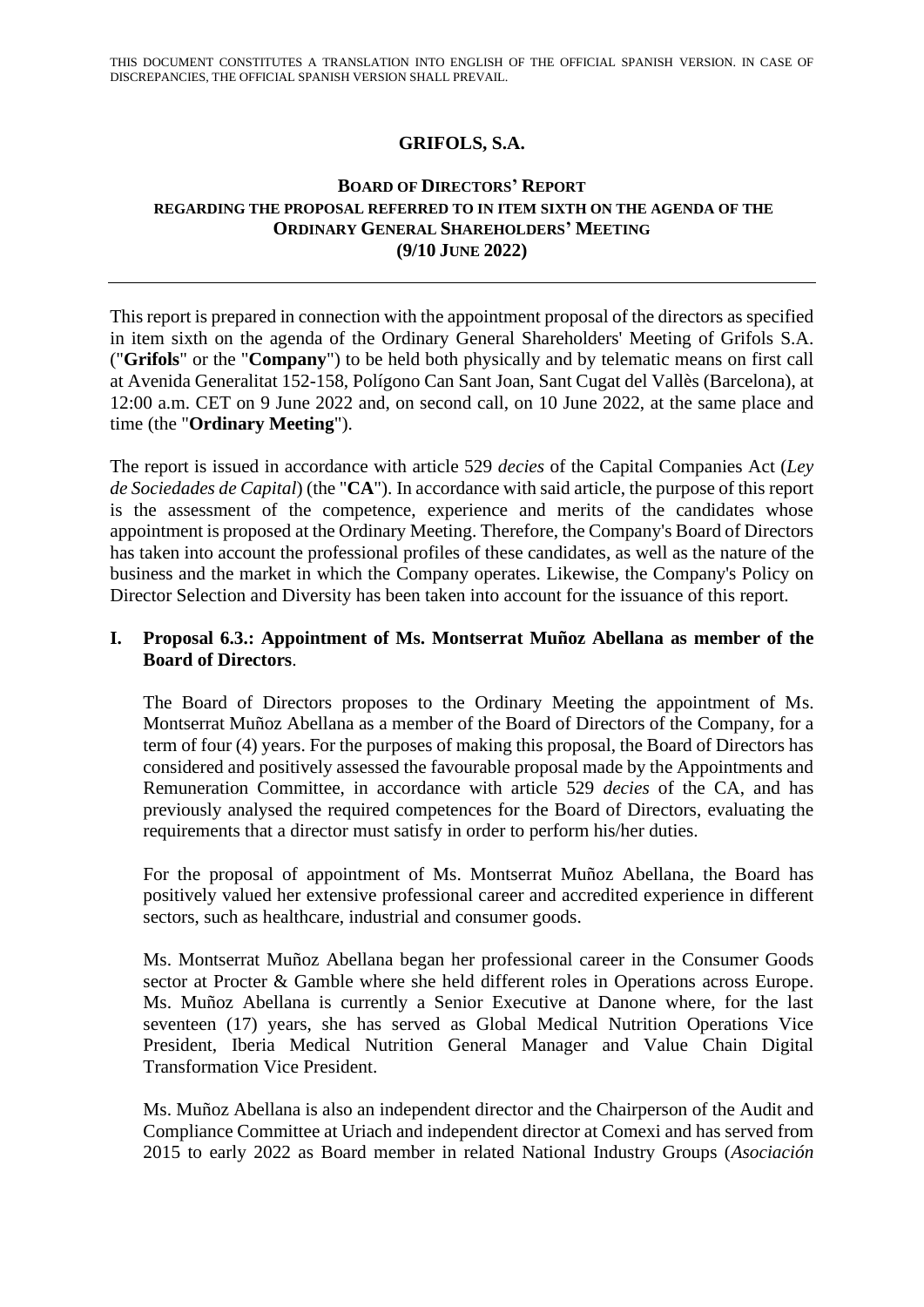*Española de Nutrición Enteral and Federación Española de la Industria de Alimentación y Bebidas*). During her professional career, she has lived in Hong Kong, Amsterdam and Paris performing several roles for the companies she has worked for.

Ms. Montserrat Muñoz Abellana earned a degree in Chemical Engineering from the Institut Químic de Sarrià in Barcelona (Universitat Ramon Lull) and several Executive Development Programs at IESE, INSEAD and the London Business School.

Her trajectory in very different business contexts has provided her with a wide experience in the fields of Operations, Strategic Transformation and General Management, which is why Ms. Montserrat Muñoz Abellana will be able to contribute her knowledge and greatly benefit a company with a global projection such as Grifols.

In addition, the Board of Directors has carefully analysed all the legal requirements for Ms. Montserrat Muñoz Abellana to be considered an independent director under article 529 *duodecies* of the CA.

As a result of the above, the Board of Directors of the Company has positively evaluated the competence, experience and merits of Ms. Montserrat Muñoz Abellana, considering that she has the suitable knowledge and experience for the role of director for which she is being proposed for appointment. Therefore, at the proposal of the Appointments and Remuneration Committee, the Board of Directors proposes to the Ordinary Meeting the appointment of Ms. Montserrat Muñoz Abellana as a member of the Board of Directors of the Company, with the category of "independent" director.

## **II. Proposal 6.4.: Appointment of Ms. Susana González Rodríguez as member of the Board of Directors.**

The Board of Directors proposes to the Ordinary Meeting the appointment of Ms. Susana González Rodríguez as a member of the Board of Directors of the Company, for a term of four (4) years. For the purposes of making this proposal, the Board of Directors has considered and positively assessed the favourable proposal made by the Appointments and Remuneration Committee, in accordance with article 529 *decies* of the CA, and has previously analysed the required competences for the Board of Directors, evaluating the requirements that a director must satisfy in order to perform his/her duties.

For the proposal of appointment of Ms. Susana González Rodríguez, the Board has positively valued her extensive professional career and accredited experience in different sectors, such as industrial and digital and automated technology.

Ms. Susana González Rodríguez began her professional career in the electronics industry sector at TE Connectivity where she held different roles. Ms. González Rodríguez is currently a Senior Executive at Rockwell Automation where, for the last three (3) years, she has served as President of the Europe, Middle East, and Africa regions. Likewise, she is a managing director at Rockwell Automation B.V. and is a member of the Global Business Women Leaders Council by The Conference Board. During her professional career, she has lived and worked in the U.S., China and Germany. Today she is based in Spain.